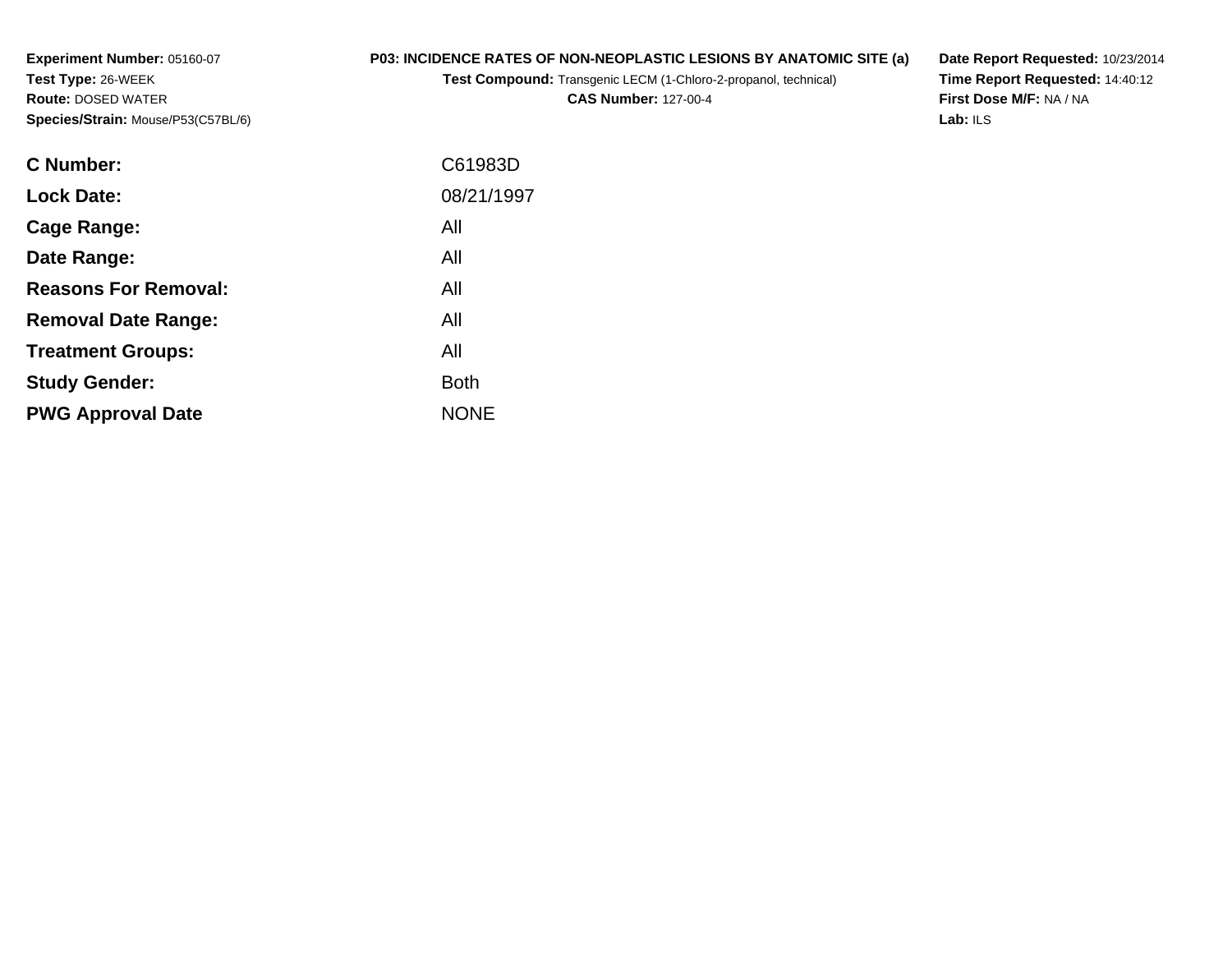**Test Compound:** Transgenic LECM (1-Chloro-2-propanol, technical)

**CAS Number:** 127-00-4

**Date Report Requested:** 10/23/2014 **Time Report Requested:** 14:40:12**First Dose M/F:** NA / NA**Lab:** ILS

| P53(C57BL/6) Mouse MALE                                     | 0 PPM     | <b>250 PPM</b> | <b>500 PPM</b> | <b>1000 PPM</b> |
|-------------------------------------------------------------|-----------|----------------|----------------|-----------------|
| <b>Disposition Summary</b>                                  |           |                |                |                 |
| <b>Animals Initially In Study</b>                           | 10        | 10             | 10             | 10              |
| <b>Early Deaths</b>                                         |           |                |                |                 |
| <b>Natural Death</b>                                        |           | 1              |                |                 |
| <b>Survivors</b>                                            |           |                |                |                 |
| <b>Terminal Sacrifice</b>                                   | 10        | 9              | 10             | 10              |
| <b>Animals Examined Microscopically</b>                     | 10        |                |                | 10              |
| <b>ALIMENTARY SYSTEM</b>                                    |           |                |                |                 |
| Liver                                                       | (10)      | (0)            | (0)            | (10)            |
| Centrilobular, Hypertrophy                                  | 3(30%)    |                |                | 3(30%)          |
| Centrilobular, Hypertrophy, Diffuse                         | $1(10\%)$ |                |                | $1(10\%)$       |
| Centrilobular, Vacuolization Cytoplasmic                    | $1(10\%)$ |                |                |                 |
| Centrilobular, Vacuolization Cytoplasmic,<br><b>Diffuse</b> | 3(30%)    |                |                | 3(30%)          |
| Hematopoietic Cell Proliferation, Focal                     | $1(10\%)$ |                |                |                 |
| Infiltration Cellular, Mononuclear CI                       | 3(30%)    |                |                | 3(30%)          |
| Infiltration Cellular, Mononuclear CI, Focal                | 3(30%)    |                |                | $1(10\%)$       |
| <b>Salivary Glands</b>                                      | (10)      | (0)            | (0)            | (10)            |
| Submandibul GI, Infiltration Cellular,<br>Lymphocyte        | 8 (80%)   |                |                | 8 (80%)         |
| Submandibul GI, Infiltration Cellular,<br>Lymphocyte, Focal |           |                |                | $1(10\%)$       |
| Stomach, Forestomach                                        | (10)      | (0)            | (0)            | (10)            |
| Stomach, Glandular                                          | (10)      | (0)            | (0)            | (10)            |
| Glands, Ectasia, Focal                                      | $1(10\%)$ |                |                |                 |
| <b>CARDIOVASCULAR SYSTEM</b>                                |           |                |                |                 |
| None                                                        |           |                |                |                 |
| <b>ENDOCRINE SYSTEM</b>                                     |           |                |                |                 |
| <b>Adrenal Cortex</b>                                       | (10)      | (0)            | (0)            | (9)             |
|                                                             |           |                |                |                 |

a - Number of animals examined microscopically at site and number of animals with lesion

**Experiment Number:** 05160-07

**Species/Strain:** Mouse/P53(C57BL/6)

**Test Type:** 26-WEEK**Route:** DOSED WATER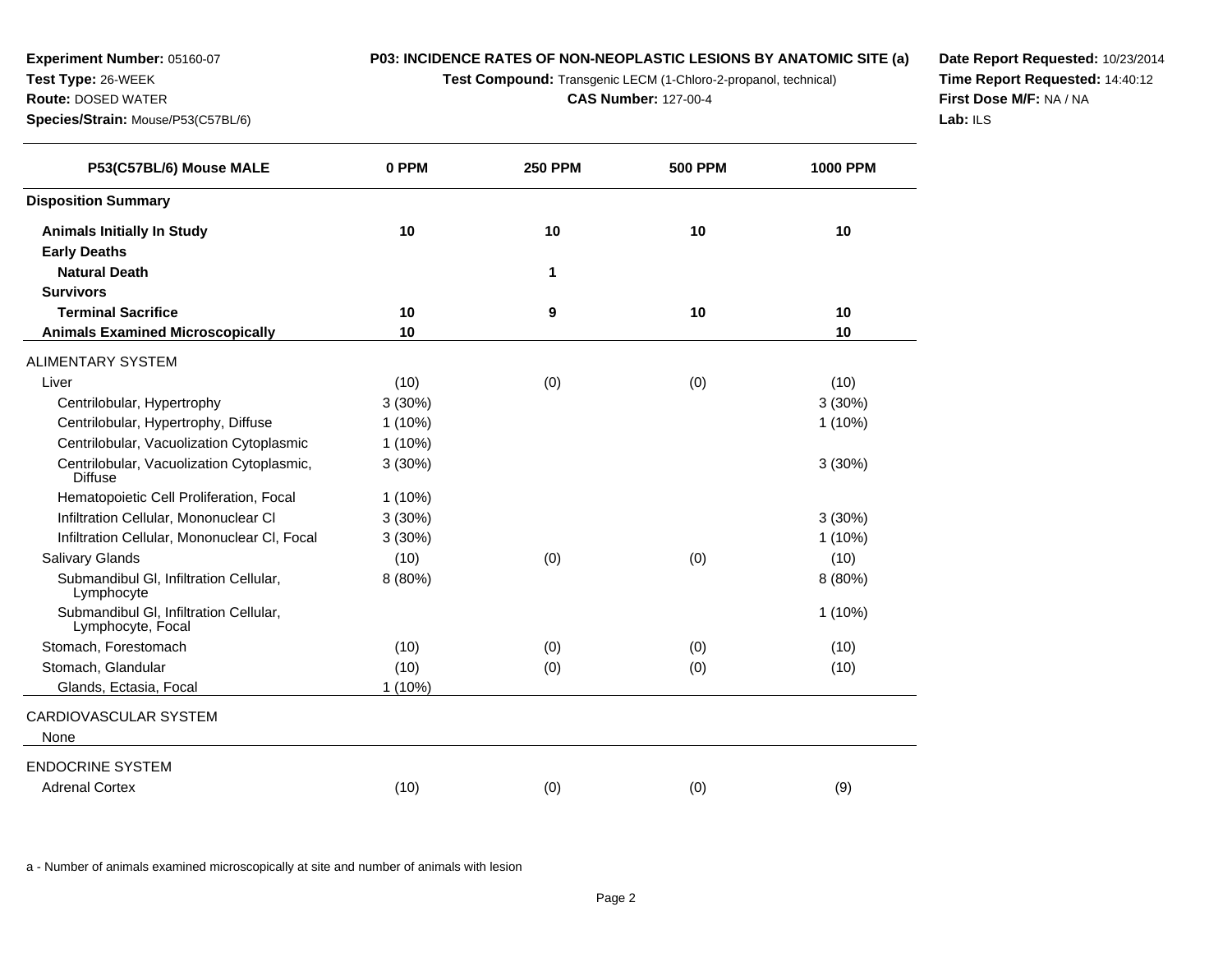**Test Compound:** Transgenic LECM (1-Chloro-2-propanol, technical)

**CAS Number:** 127-00-4

**Date Report Requested:** 10/23/2014 **Time Report Requested:** 14:40:12**First Dose M/F:** NA / NA**Lab:** ILS

| P53(C57BL/6) Mouse MALE                     | 0 PPM     | <b>250 PPM</b> | <b>500 PPM</b> | <b>1000 PPM</b> |
|---------------------------------------------|-----------|----------------|----------------|-----------------|
| Capsule, Hyperplasia, Focal                 |           |                |                | $1(11\%)$       |
| Zona Fascult, Hypertrophy, Focal            | 1(10%)    |                |                | $1(11\%)$       |
| Zona Reticul, Degeneration, Fatty           | $9(90\%)$ |                |                | 9 (100%)        |
| Adrenal Medulla                             | (10)      | (0)            | (0)            | (9)             |
| <b>Pituitary Gland</b>                      | (9)       | (0)            | (0)            | (8)             |
| <b>Thyroid Gland</b>                        | (10)      | (0)            | (0)            | (10)            |
| <b>GENERAL BODY SYSTEM</b>                  |           |                |                |                 |
| None                                        |           |                |                |                 |
| <b>GENITAL SYSTEM</b>                       |           |                |                |                 |
| None                                        |           |                |                |                 |
| <b>HEMATOPOIETIC SYSTEM</b>                 |           |                |                |                 |
| Lymph Node, Mandibular                      | (9)       | (0)            | (0)            | (10)            |
| Spleen                                      | (10)      | (0)            | (0)            | (10)            |
| Thymus                                      | (10)      | (0)            | (0)            | (10)            |
| Hemorrhage, Acute                           |           |                |                | $1(10\%)$       |
| Hemorrhage, Acute, Focal                    |           |                |                | $1(10\%)$       |
| <b>INTEGUMENTARY SYSTEM</b>                 |           |                |                |                 |
| <b>Mammary Gland</b>                        | (3)       | (0)            | (0)            | (2)             |
| Skin                                        | (10)      | (0)            | (0)            | (10)            |
| MUSCULOSKELETAL SYSTEM                      |           |                |                |                 |
| None                                        |           |                |                |                 |
| NERVOUS SYSTEM                              |           |                |                |                 |
| None                                        |           |                |                |                 |
| RESPIRATORY SYSTEM                          |           |                |                |                 |
| Lung                                        | (10)      | (0)            | (0)            | (10)            |
| Alveolus, Infiltration Cellular, Histiocyte | 1(10%)    |                |                |                 |

a - Number of animals examined microscopically at site and number of animals with lesion

**Experiment Number:** 05160-07

**Species/Strain:** Mouse/P53(C57BL/6)

**Test Type:** 26-WEEK**Route:** DOSED WATER

 $\overline{\phantom{0}}$ 

<u>Lind</u>

÷.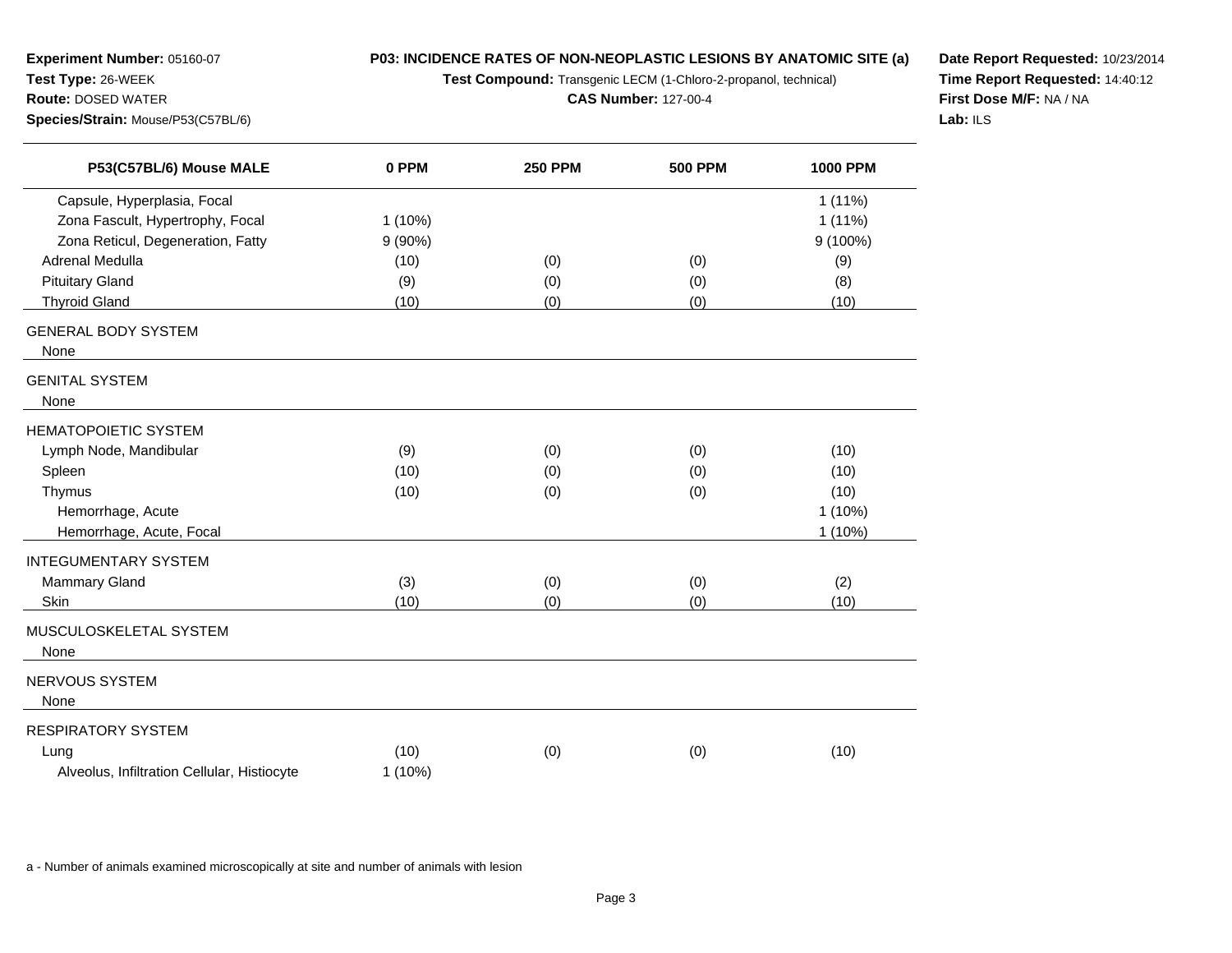**Test Compound:** Transgenic LECM (1-Chloro-2-propanol, technical)

**CAS Number:** 127-00-4

**Date Report Requested:** 10/23/2014**Time Report Requested:** 14:40:12**First Dose M/F:** NA / NA**Lab:** ILS

| P53(C57BL/6) Mouse MALE                               | 0 PPM     | <b>250 PPM</b> | <b>500 PPM</b> | <b>1000 PPM</b> |
|-------------------------------------------------------|-----------|----------------|----------------|-----------------|
| Alveolus, Infiltration Cellular, Histiocyte,<br>Focal | $1(10\%)$ |                |                |                 |
| Infiltration Cellular, Lymphocyte                     | 4 (40%)   |                |                | $5(50\%)$       |
| Infiltration Cellular, Lymphocyte, Focal              | 5(50%)    |                |                | 3(30%)          |
| Inflammation, Suppurative, Acute, Focal               |           |                |                | $1(10\%)$       |
| SPECIAL SENSES SYSTEM                                 |           |                |                |                 |
| None                                                  |           |                |                |                 |
| URINARY SYSTEM                                        |           |                |                |                 |
| Kidney                                                | (10)      | (0)            | (0)            | (10)            |
| Casts Protein, Focal                                  | $1(10\%)$ |                |                | $1(10\%)$       |
| Infiltration Cellular, Lymphocyte                     | 7 (70%)   |                |                | $1(10\%)$       |
| Infiltration Cellular, Lymphocyte, Focal              | $1(10\%)$ |                |                | 6(60%)          |
| Renal Tubule, Degeneration, Focal                     |           |                |                | 1(10%)          |
| Renal Tubule, Mineralization                          | $1(10\%)$ |                |                |                 |
| Renal Tubule, Regeneration                            |           |                |                | $1(10\%)$       |
| Renal Tubule, Regeneration, Focal                     | 2(20%)    |                |                | 2(20%)          |

\*\*\*END OF MALE DATA\*\*\*

a - Number of animals examined microscopically at site and number of animals with lesion

**Species/Strain:** Mouse/P53(C57BL/6)

**Route:** DOSED WATER

**Experiment Number:** 05160-07

**Test Type:** 26-WEEK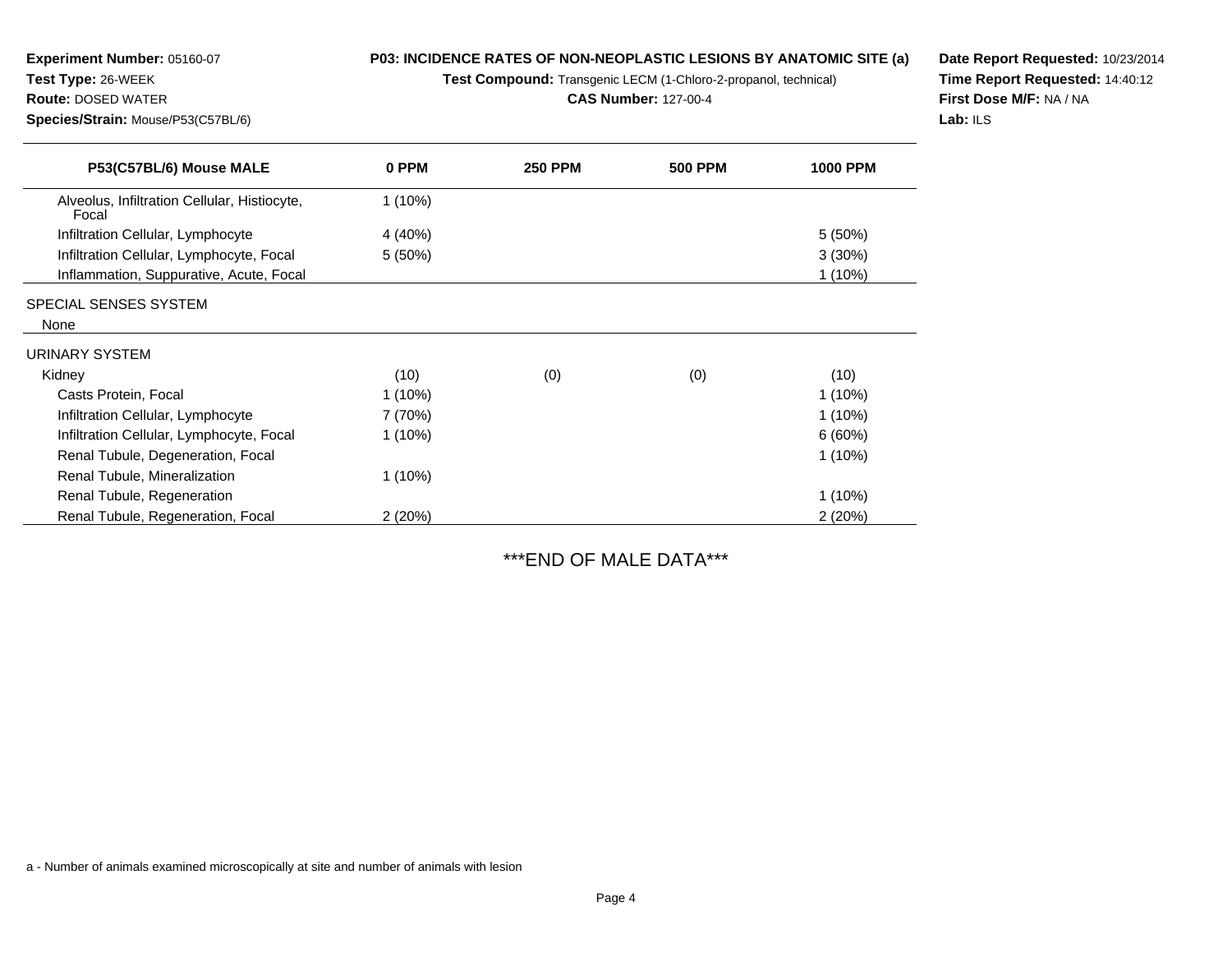**Test Compound:** Transgenic LECM (1-Chloro-2-propanol, technical)

**CAS Number:** 127-00-4

**Date Report Requested:** 10/23/2014 **Time Report Requested:** 14:40:12**First Dose M/F:** NA / NA**Lab:** ILS

| P53(C57BL/6) Mouse FEMALE                                   | 0 PPM        | <b>250 PPM</b> | <b>500 PPM</b> | <b>1000 PPM</b> |
|-------------------------------------------------------------|--------------|----------------|----------------|-----------------|
| <b>Disposition Summary</b>                                  |              |                |                |                 |
| <b>Animals Initially In Study</b>                           | 10           | 10             | 10             | 10              |
| <b>Early Deaths</b>                                         |              |                |                |                 |
| <b>Natural Death</b>                                        | $\mathbf{2}$ |                |                |                 |
| <b>Survivors</b>                                            |              |                |                |                 |
| <b>Terminal Sacrifice</b>                                   | 8            | 10             | 10             | 10              |
| <b>Animals Examined Microscopically</b>                     | 8            |                |                | 10              |
| ALIMENTARY SYSTEM                                           |              |                |                |                 |
| Liver                                                       | (8)          | (0)            | (0)            | (10)            |
| Centrilobular, Hypertrophy                                  | 2(25%)       |                |                | $1(10\%)$       |
| Centrilobular, Vacuolization Cytoplasmic                    |              |                |                | $1(10\%)$       |
| Centrilobular, Vacuolization Cytoplasmic,<br>Focal          |              |                |                | 1(10%)          |
| Hematopoietic Cell Proliferation                            |              |                |                | $1(10\%)$       |
| Infiltration Cellular, Mononuclear CI                       | 7 (88%)      |                |                | 4 (40%)         |
| Infiltration Cellular, Mononuclear CI, Focal                | 1(13%)       |                |                | 2(20%)          |
| Necrosis, Focal                                             | 1(13%)       |                |                | $1(10\%)$       |
| <b>Salivary Glands</b>                                      | (8)          | (0)            | (0)            | (10)            |
| Submandibul GI, Infiltration Cellular,<br>Lymphocyte        | 6(75%)       |                |                | 3(30%)          |
| Submandibul GI, Infiltration Cellular,<br>Lymphocyte, Focal | 1(13%)       |                |                |                 |
| Stomach, Forestomach                                        | (8)          | (0)            | (0)            | (10)            |
| Infiltration Cellular, Lymphocyte                           |              |                |                | 1 (10%)         |
| Stomach, Glandular                                          | (8)          | (0)            | (0)            | (10)            |
| CARDIOVASCULAR SYSTEM                                       |              |                |                |                 |
| None                                                        |              |                |                |                 |
| ENDOCRINE SYSTEM                                            |              |                |                |                 |
| <b>Adrenal Cortex</b>                                       | (8)          | (0)            | (0)            | (10)            |
|                                                             |              |                |                |                 |

a - Number of animals examined microscopically at site and number of animals with lesion

**Experiment Number:** 05160-07

**Species/Strain:** Mouse/P53(C57BL/6)

**Test Type:** 26-WEEK**Route:** DOSED WATER

 $\overline{\phantom{0}}$ 

 $\overline{\phantom{0}}$ 

 $\overline{\phantom{0}}$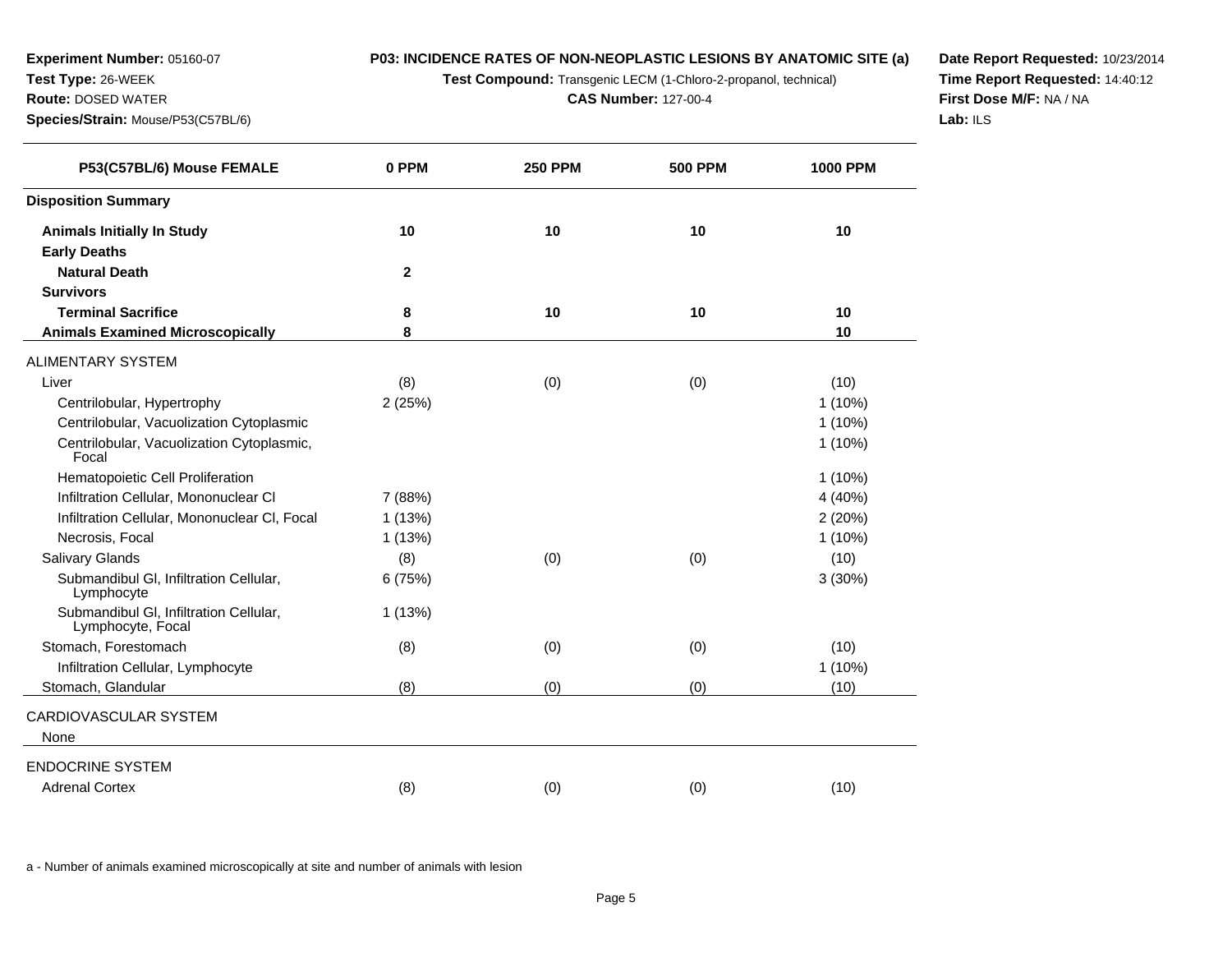**Test Compound:** Transgenic LECM (1-Chloro-2-propanol, technical)

**CAS Number:** 127-00-4

**Date Report Requested:** 10/23/2014 **Time Report Requested:** 14:40:12**First Dose M/F:** NA / NA**Lab:** ILS

| P53(C57BL/6) Mouse FEMALE                 | 0 PPM    | <b>250 PPM</b> | <b>500 PPM</b> | <b>1000 PPM</b> |
|-------------------------------------------|----------|----------------|----------------|-----------------|
| Capsule, Hyperplasia                      | 2(25%)   |                |                | 4 (40%)         |
| Capsule, Hyperplasia, Focal               | 2(25%)   |                |                | 2(20%)          |
| Zona Reticul, Degeneration, Fatty         | 5 (63%)  |                |                | $9(90\%)$       |
| Zona Reticul, Degeneration, Fatty, Focal  | 1(13%)   |                |                |                 |
| Adrenal Medulla                           | (8)      | (0)            | (0)            | (10)            |
| <b>Pituitary Gland</b>                    | (7)      | (0)            | (0)            | (10)            |
| <b>Thyroid Gland</b>                      | (8)      | (0)            | (0)            | (10)            |
| <b>GENERAL BODY SYSTEM</b><br>None        |          |                |                |                 |
| <b>GENITAL SYSTEM</b>                     |          |                |                |                 |
| <b>Uterus</b>                             | (1)      | (0)            | (0)            | (1)             |
| Endometrium, Hyperplasia, Cystic, Diffuse | 1 (100%) |                |                | 1 (100%)        |
| <b>HEMATOPOIETIC SYSTEM</b>               |          |                |                |                 |
| Lymph Node, Mandibular                    | (8)      | (0)            | (0)            | (8)             |
| Spleen                                    | (8)      | (0)            | (0)            | (10)            |
| Thymus                                    | (8)      | (0)            | (0)            | (10)            |
| Hyperplasia, Atypical, Focal              |          |                |                | $1(10\%)$       |
| <b>INTEGUMENTARY SYSTEM</b>               |          |                |                |                 |
| <b>Mammary Gland</b>                      | (8)      | (0)            | (0)            | (10)            |
| Duct, Dilatation                          |          |                |                | $1(10\%)$       |
| Skin                                      | (8)      | (0)            | (0)            | (10)            |
| MUSCULOSKELETAL SYSTEM<br>None            |          |                |                |                 |
|                                           |          |                |                |                 |
| <b>NERVOUS SYSTEM</b>                     |          |                |                |                 |
| None                                      |          |                |                |                 |
| <b>RESPIRATORY SYSTEM</b>                 |          |                |                |                 |
| Lung                                      | (8)      | (0)            | (0)            | (10)            |

a - Number of animals examined microscopically at site and number of animals with lesion

**Experiment Number:** 05160-07

**Species/Strain:** Mouse/P53(C57BL/6)

**Test Type:** 26-WEEK**Route:** DOSED WATER